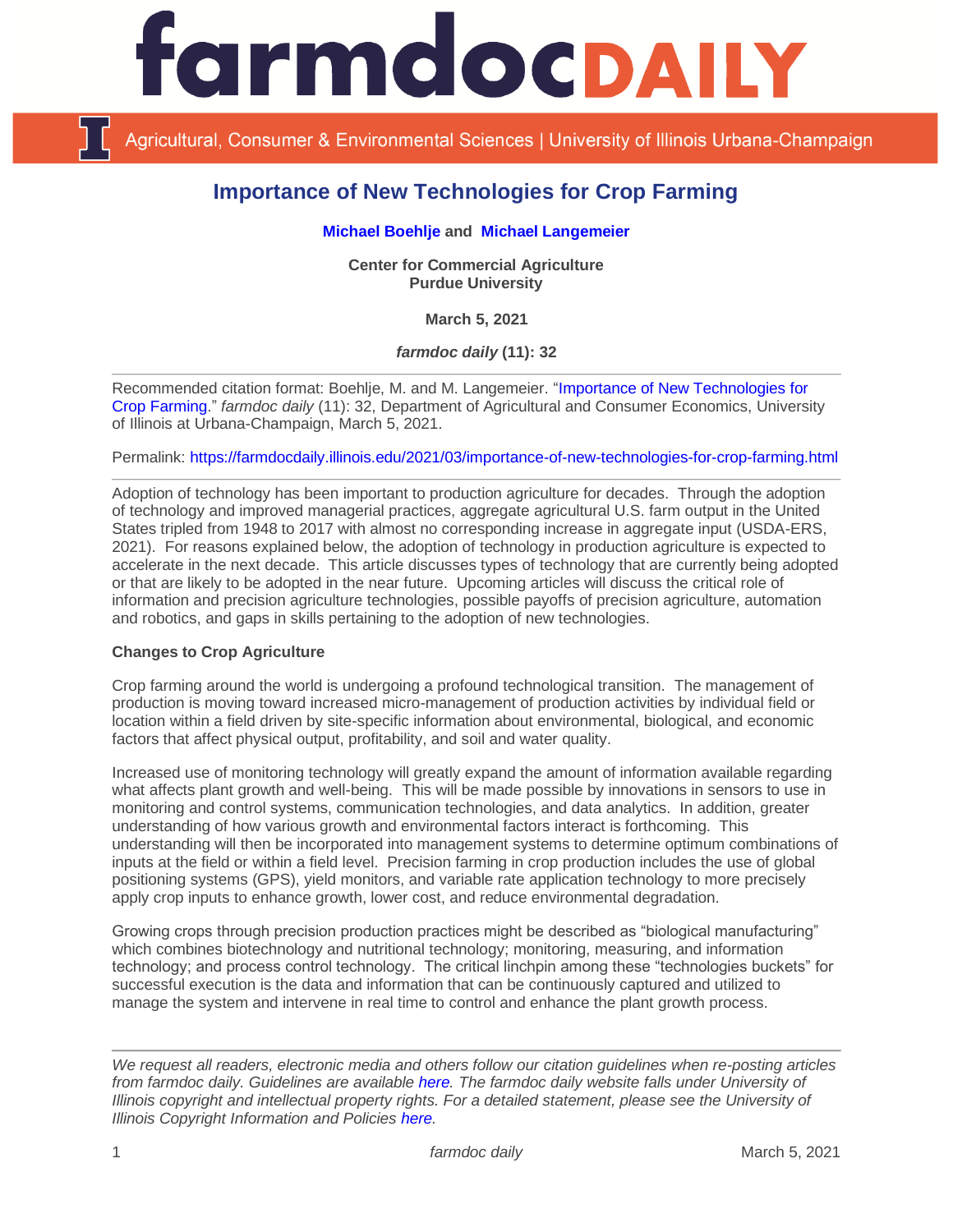The transition of production agriculture from an industry that grows crops to one that biologically manufactures raw materials with specific attributes and characteristics for food and industrial use products is well underway. The discussion below will focus on three types of technology: biotechnology and nutritional technology; monitoring, measuring, and information technology; and process control technology.

## *Biotechnology and Nutritional Technology*

The focus of biotechnology and nutritional technology is to manipulate the growth, attribute development, and deterioration process in plant production. An improved scientific base impacts not only plant growth but attribute development and is providing additional capacity to manipulate and control processes. Also, biotechnology is advancing our capacity to control and manipulate plant growth and development including attribute composition (for example, starch or amino acid composition) through genetic manipulation. By combining nutritional and biotechnology concepts with mechanical and other technologies to control or adjust the growth environment (temperature, humidity and moisture, pest and disease infestation, etc.), the process control approach and thinking that is part of the assembly line used in mechanical manufacturing becomes closer to reality in biological manufacturing.

#### *Monitoring, Measuring, and Information Technology*

The focus of this technology is to trace the development and/or deterioration of attributes in the plant growth process, and to measure the impact of controllable and uncontrollable variables that are impacting that growth process. In crop production, yield monitors, global positioning systems (GPS), global information systems (GIS), satellite or aerial photography and imagery, weather monitoring and measuring systems, and plant and soil sensing systems are part of this technology. In future years, inplant sensors to detect growth rates and disease characteristics may be available. These systems will be tied to growth models to detect ways to improve plant growth performance, as well as to financial and physical performance accounting systems to monitor overall performance. The computer technology to manipulate the massive amounts of information is readily available; new monitoring and measuring technology including near-infrared (NIR) and electromagnetic scanning is now being developed to measure a broad spectrum of characteristics of the plant growth process.

## *Process Control Technology*

The concept of process control technology is to intervene with the proper adjustments or controls that will close the gap any time actual performance of a process deviates from potential performance. Greenhouse production increasingly utilizes such technology to manipulate sunlight, humidity, temperature, and other characteristics of the plant growth environment. Irrigation systems are an example of this technology in field crop production; modern irrigation systems tied to weather stations and plant and soil sensors automatically turn irrigation systems on and off to ensure that moisture levels are adequate for optimum growth. Variable rate application of fertilizer and chemicals and row shut-off technology are current examples of process control technology in rain-fed crop production. Modern precision planter technology that automatically adjusts seed placement, depth, and soil coverage based on soil sensors is another example.

Combining real time monitoring and measuring technology with anytime intervention process control technology has the potential to generate significant benefits. Any-time intervention technology allows one to detect a problem when it occurs and in real-time solve that problem rather than anticipate a possible problem and preemptively dispense control inputs that may be completely unnecessary (and thus costly) and possibly even harmful to the growth environment if that problem does not occur. For example, anytime intervention technology allows the detection of corn borers and the treatment of those borers once they meet an economic threshold, rather than spending funds and using materials in anticipation that a corn borer infestation might occur which are unneeded if the infestation does not reach an economic threshold during the growing season. A similar approach might be used to control weeds. Similar approaches to fertility management may facilitate lower levels of pre-season fertilizer applications by enabling additional applications during the growth season as real-time sensing technology and drop-down nozzle attachments for high clearance equipment enable split applications of fertilizer to be applied when needed. If such technology is developed, it may be less essential to use biotechnology to control certain insects or larger than necessary fertilizer applications to insure the optimum yield.